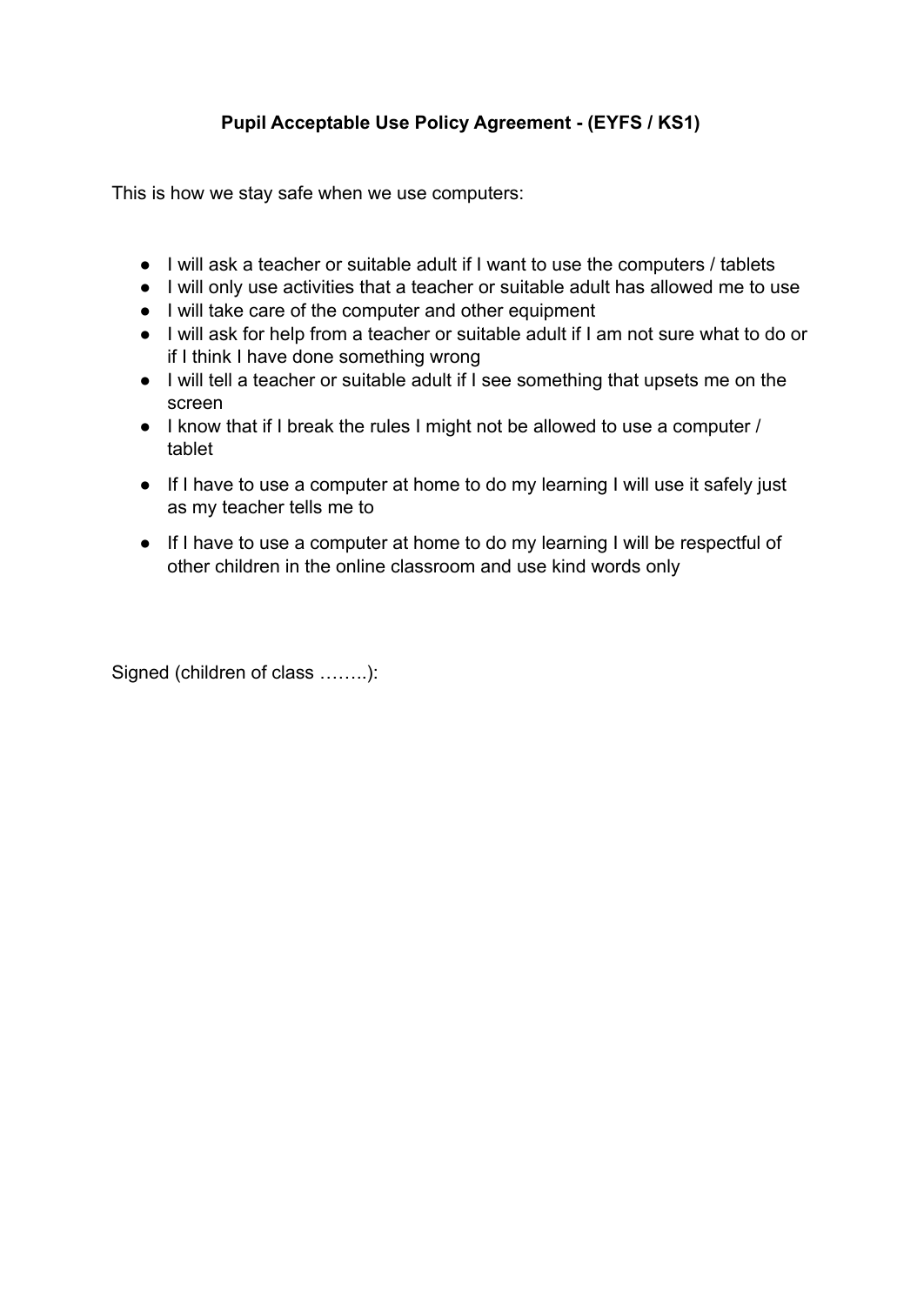Date:

## **Acceptable Use Agreement –KS2**

● I understand that I must use school systems in a responsible way, to ensure that there is no risk to my safety or to the safety and security of the systems and other users.

For my own personal safety:

- I understand that the school will monitor my use of the systems, devices and digital communications.
- I will keep my username and password safe and secure I will not share it, nor will I try to use any other person's username and password.
- I understand that I should not write down or store a password where it is possible that someone may steal it.
- I will be aware of "stranger danger", when I am communicating on-line.
- I will not disclose or share personal information about myself or others when on-line (this could include names, addresses, email addresses, telephone numbers, age, gender, educational details, financial details etc.)
- I will never arrange to meet people off-line that I have communicated with on-line.
- I will immediately report any unpleasant or inappropriate material or messages or anything that makes me feel uncomfortable when I see it on-line.
- I understand that everyone has equal rights to use technology as a resource and:
- I understand that the school systems and devices are primarily intended for educational use and that I will not use them for personal or recreational use unless I have permission.
- I will not try (unless I have permission) to make large downloads or uploads that might take up internet capacity and prevent other users from being able to carry out their work.
- I will not use the school systems or devices for on-line gaming, on-line gambling, internet shopping, file sharing, or video broadcasting (eg YouTube).
- I will act as I expect others to act toward me: I will respect others' work and property and will not access, copy, remove or otherwise alter any other user's files, without the owner's knowledge and permission.
- I will be polite and responsible when I communicate with others, I will not use strong, aggressive or inappropriate language and I appreciate that others may have different opinions.
- I will not take or distribute images of anyone without their permission.
- I recognise that the school has a responsibility to maintain the security and integrity of the technology it offers me and to ensure the smooth running of the school:
- I will only use my own personal devices (mobile phones / USB devices etc) in school if I have permission.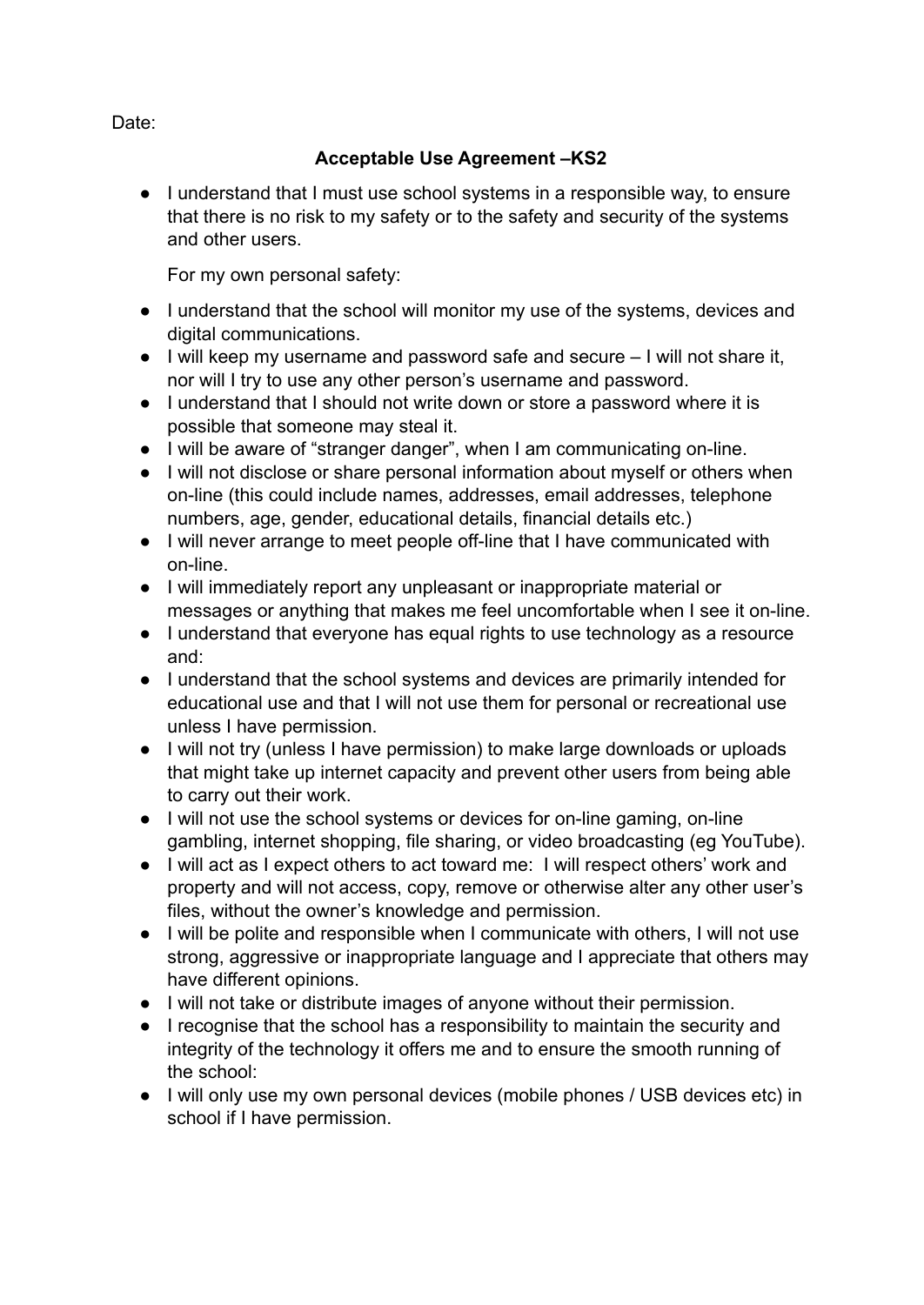- I understand that, if I do use my own devices in the school, I will follow the rules set out in this agreement, in the same way as if I was using school equipment.
- I understand the risks and will not try to upload, download or access any materials which are illegal or inappropriate or may cause harm or distress to others, nor will I try to use any programmes or software that might allow me to bypass the filtering / security systems in place to prevent access to such materials.
- I will immediately report any damage or faults involving equipment or software, however this may have happened.
- I will not open any hyperlinks in emails or any attachments to emails, unless I know and trust the person / organisation who sent the email, or if I have any concerns about the validity of the email (due to the risk of the attachment containing viruses or other harmful programmes)
- I will not install or attempt to install or store programmes of any type on any school device, nor will I try to alter computer settings.
- I will not use social media sites
- When using the internet for research or recreation, I recognise that: I should ensure that I have permission to use the original work of others in my own work
- Where work is protected by copyright, I will not try to download copies (including music and videos)
- When I am using the internet to find information, I should take care to check that the information that I access is accurate, as I understand that the work of others may not be truthful and may be a deliberate attempt to mislead me.
- I understand that I am responsible for my actions, both in and out of school:
- I understand that the school also has the right to take action against me if I am involved in incidents of inappropriate behaviour, that are covered in this agreement, when I am out of school and where they involve my membership of the school community (examples would be cyber-bullying, use of images or personal information).
- I will use Google Classroom respectfully and safely (both in school and at home) and follow the rules that my teacher has set to ensure that I am using it correctly.
- I understand that if I fail to follow this Acceptable Use Policy Agreement, I will be subject to disciplinary action.
- This may include loss of access to the school network / internet, suspensions, contact with parents and in the event of illegal activities involving the police.

Please complete the sections on the next page to show that you have read, understood and agree to the rules included in the Acceptable Use Agreement.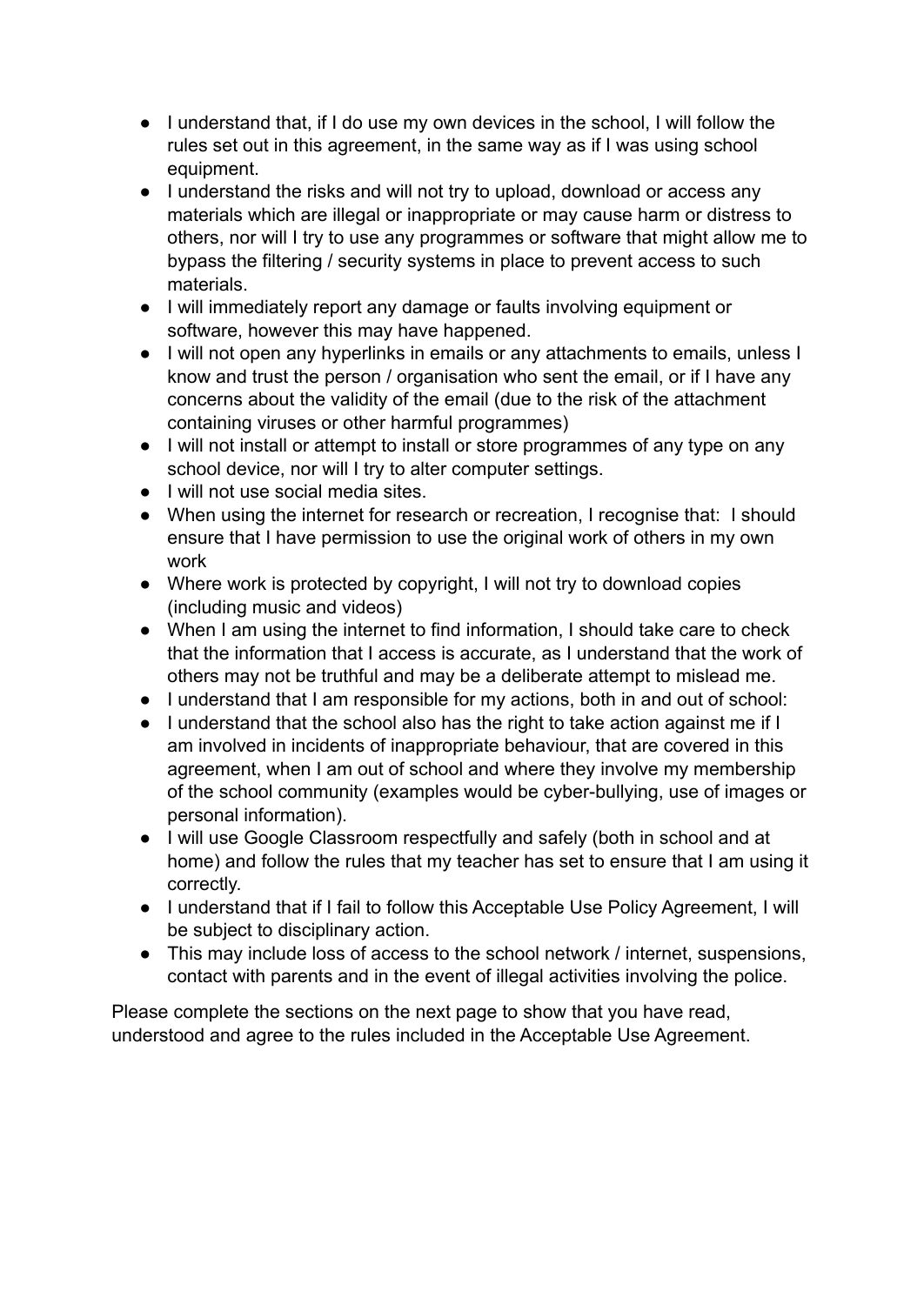## **Pupil Acceptable Use Agreement - (KS2)**

Please sign below to show that you have read, understood and agree to the statements included in the Acceptable Use Agreement.

If you do not sign this agreement, access will not be granted to school systems.

I have read and understand the KS2 Pupil Acceptable Use Agreement and agree to follow these guidelines when:

- I use the school systems and devices (both in and out of school)
- I use my own equipment out of the school in a way that is related to me being a member of this school e.g. communicating with other members of the school, accessing the online classrooms, school programs, websites etc.
- I use Google Classroom (both in and out of school).

Signed:

Name of Pupil:

Date: